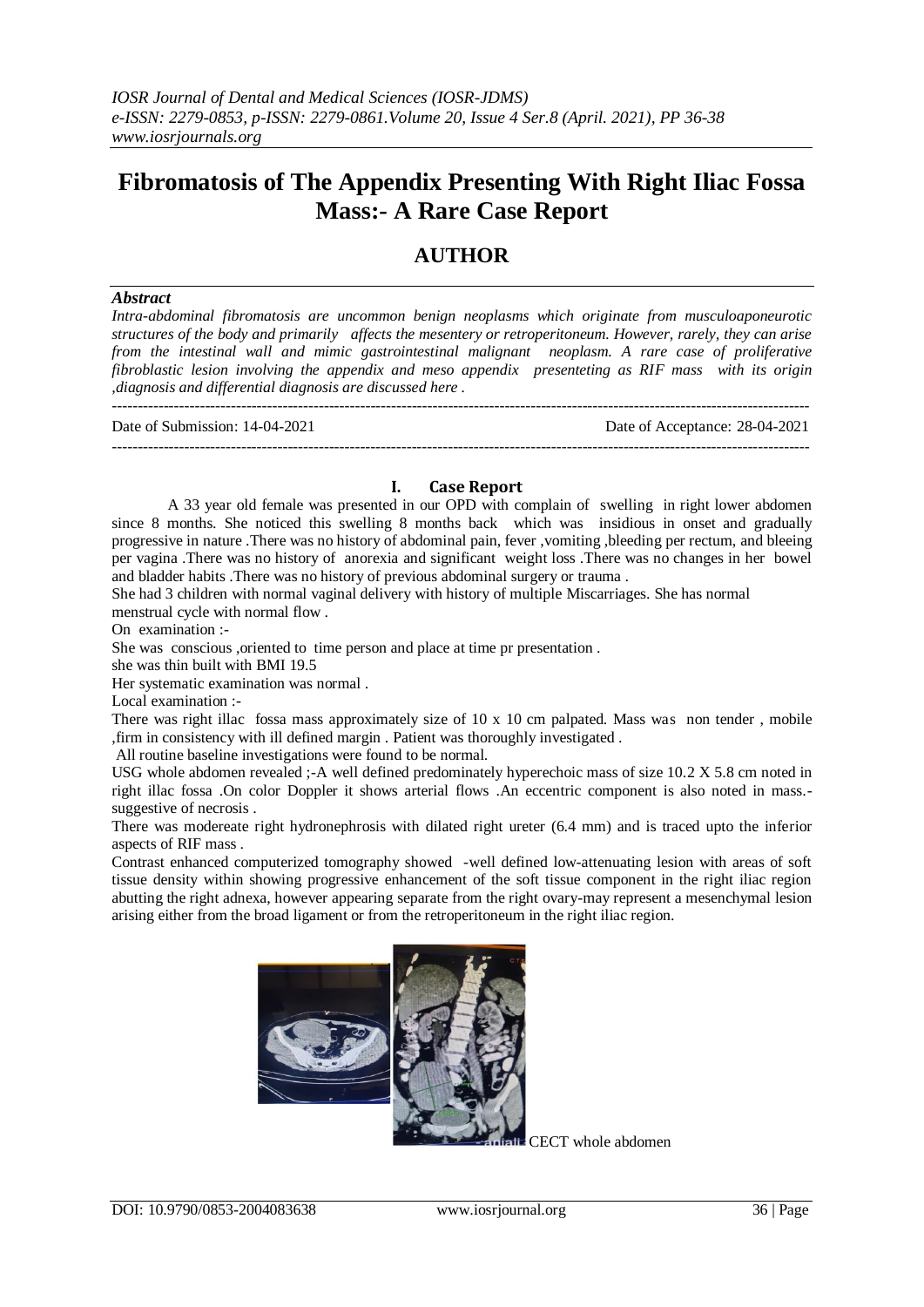Patient was placed for explorary Laparatomy which revealed a mass size of 10X10 cm arising from wall of appendix and shows tip of appendix at periphery .Mass was adherent to ileo- cecal junction ,ileum ,right ovary and 1/3 rd part of right ureter. There was right hydronephrosis . complete excision of mass with right hemicolectomy with ileo-transverse anatomoses was done .right ureter reconstruction was done using boari's flap method. There was no free fluid in peritoneum .Histopathologic examination confirmed the diagnosis of intrabdominal fibromatosis arising from appendix . Ki67-< 1%. Desmin, CD34, CD117, STAT 6 and ALK-1 are negative

Post operative period was uneventful and patient recovered well .we followed up patient upto 6 months .



intraoperative (specimen)

HISTOPATHOLOGY :-



## **II. Discussion:-**

Mass in the right iliac fossa has innumerable differential diagnosis ranging from mass arising from abdominal wall to peritoneal cavity to retroperitoneum. These include common disease processes like appendicular mass or abscess, ileocaecal tuberculosis, carcinoma caecum, intussusception, and lymphoma to some rare diagnosis like retroperitonealsarcoma, iliac artery aneurysm, or chondrosarcoma of iliac crest. In females right iliac fossa mass may be due to ovarian cyst or tuboovarian mass. The present case discusses the rare possibility of appendicular fibromatosis presenting as a rightiliac fossa mass because it has never been mentioned in this differential diagnosis.